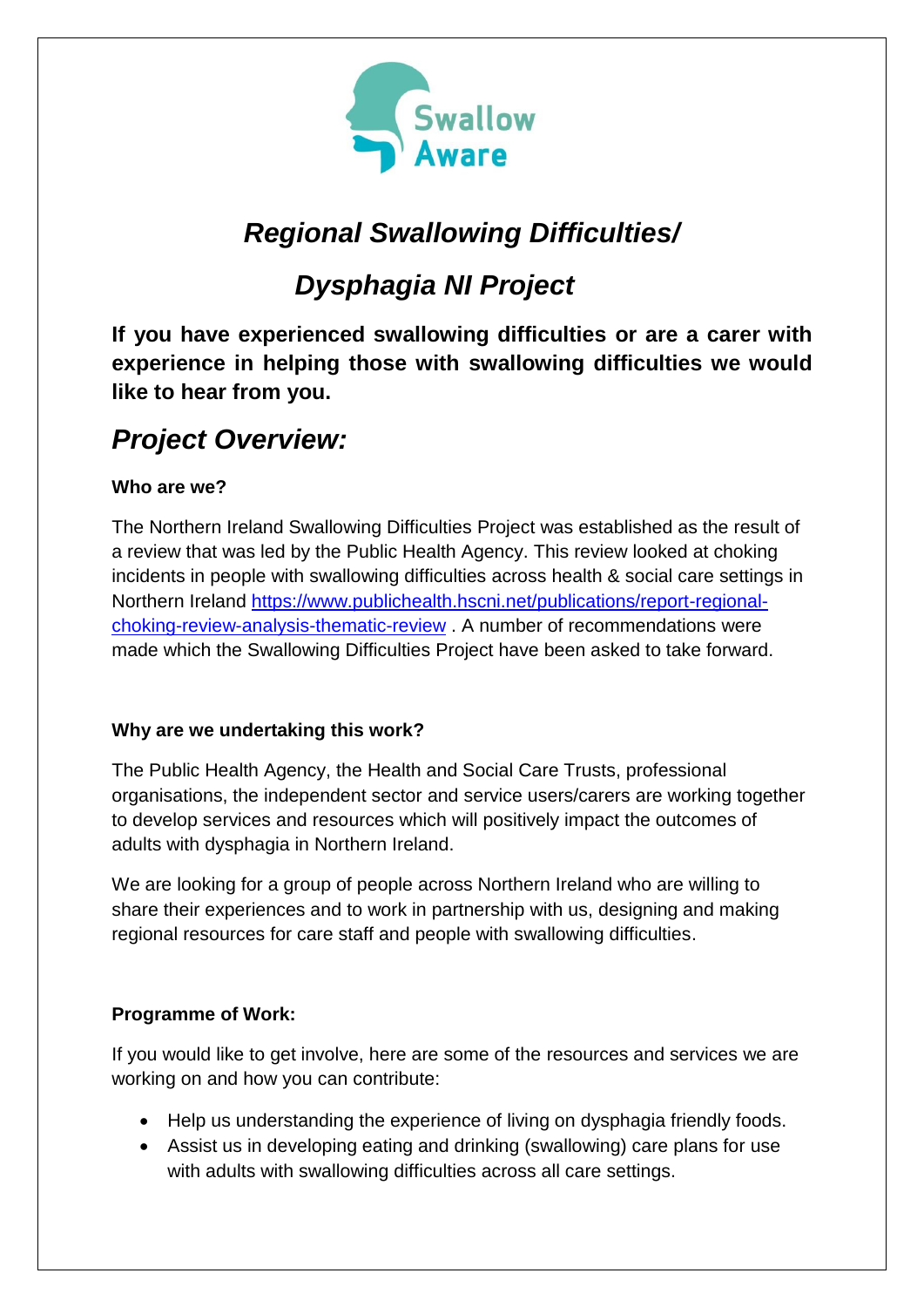- Give us advice and knowledge to develop training for staff, families, and carers working alongside adults with eating, drinking and swallowing difficulties.
- Contribute to the Evaluation of different delivery models for Speech and Language Therapy swallowing assessment.

#### **What commitment is expected of me?**

If you agree to engage in the project you will be asked to:

- Take part in structured discussions about your experiences and ideas on shaping resources that will positively impact the lives of those living with or caring for someone with swallowing difficulties.
- Respond to information either via email, telephone or face to face. We will of course communicate with you in whichever way you are more comfortable with.
- If possible, attend events such as meetings, information events, focus groups and formal consultation workshops
- Take part in regional events to promote the positive impact that service user involvement can create.

Promote the project through your own personal experience by for example, social media/newsletter etc.

#### **When will the events or meetings take place?**

We have a number of meetings planned to take place up until 31<sup>st</sup> March 2020 which you may be interested in attending. If you are unable to attend, we can arrange to meet you in your own home or an arranged location to give you the information you need. Get in touch to hear more about our planned meetings and events!

#### **What support will be available to me?**

To support you to fulfil the role, we will:

- Provide an induction on the programme of work and your role within this work;
- Host meetings via video or teleconferencing facilities, if requested;
- Reimburse out of pocket expenses e.g. travel, carer and children care costs;
- Provide support before, during and after meetings;
- Provide adequate information in a timely manner;
- Provide details of meetings such as agenda's in advance;